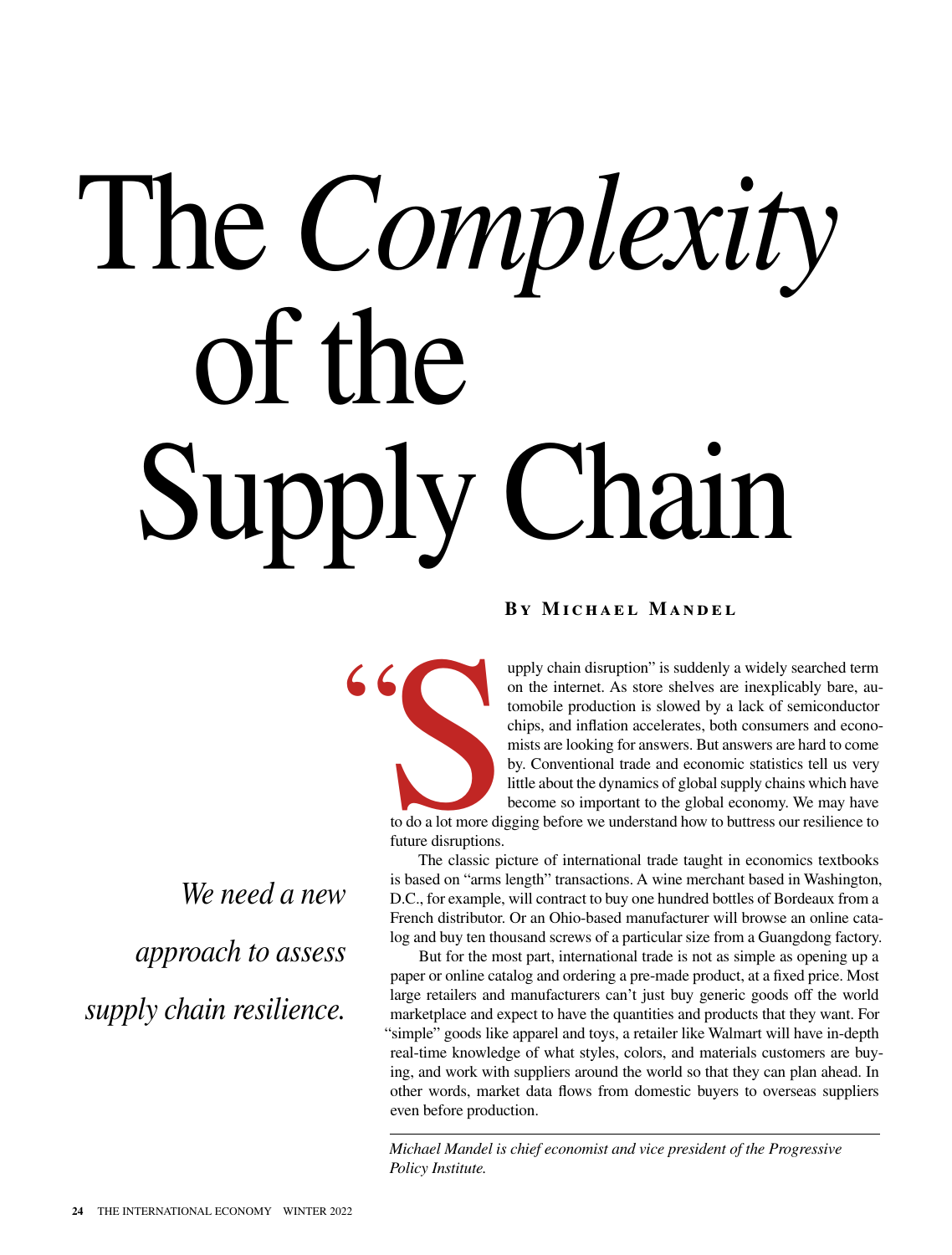The cross-border flow of data is even more important for more complicated items like cars and smart phones. The manufacturers of these goods design the product, organize the suppliers to make the thousands of tightly interdependent parts, and have them assembled and tested, either overseas or at home. The flow of goods from suppliers is matched with a corresponding flow of data from the lead manufacturer.

The same applies to semiconductors. According to the Biden administration's hundred-day supply chain review, released June 2021, the typical semiconductor production process includes multiple countries and may require the semiconductor to cross international borders up to seventy times before reaching its final destination. Such a complicated supply chain requires intense coordination and planning.

For regulated products like pharmaceuticals, the factories that produce the drugs or the "active pharmaceutical ingredients" must be approved by regulators. As the Biden supply chain review notes, "a single drug product often has multiple ingredients, including many inactive ingredients, and may have a critical container or closure type to ensure continued quality (e.g., a glass vial)." All of the ingredients have to be coordinated and quality-approved.

In other words, international trade in the twenty-first century is not simply about flows of goods across borders. Rather, the flows of data to organize production and trade are equally essential. So when you hear the term "supply chain," you should think about a "supply-and-data chain" instead. It's the cross-border flows of data that distinguish supply chains from the classic mode of arms-length international trade.

In that spirit, supply-chain management has been defined by the Association of Supply Chain Management as the "design, planning, execution, control, and monitoring of supply-chain activities with the objective of creating net value, building a competitive infrastructure, leveraging worldwide logistics, synchronizing supply with demand and measuring performance globally." Note that

*Conventional trade and economic statistics tell us very little about the dynamics of global supply chains.*

this definition leans heavily on the data component of the supply chain.

It would not be possible to build a heavily integrated product like a car or smartphone economically without the coordinating function of a global supply-and-data chain. This enables companies to take advantage of global

*In other words, international trade in the twenty-first century is not simply about flows of goods across borders. Rather, the flows of data to organize production and trade are equally essential.*

economies of scale and specialization for some steps in the production process while utilizing low-cost labor for other steps. Today's digital economy would not be the same without global supply chains.

However, global supply chains are potentially more fragile than they seem. How fragile? We don't know, because global supply chains are not tracked by the conventional economic statistics. U.S. trade statistics measure flows of goods across national borders, but they do not track the flows of data that are an essential component of supply-and-data chains. Nor do trade statistics track the network of trade and production interconnections necessary to make today's complex products.

As a result, we are missing even the most basic data. We have no way of knowing how much of U.S. foreign trade is organized in supply-and-data chains and how much is classic "arms-length" markets. It is notable that the Biden administration's signature supply chain review did not once cite the Bureau of Economic Analysis, the agency charged with calculating GDP growth. The Bureau of Labor Statistics, in charge of productivity, employment, and price statistics, was cited once in passing. That shows the paucity of official statistics on supply chains. The United States has statistics on total imports, but no figures showing how imported goods and services are used in various industries, or where they came from originally. *Continued on page 65*